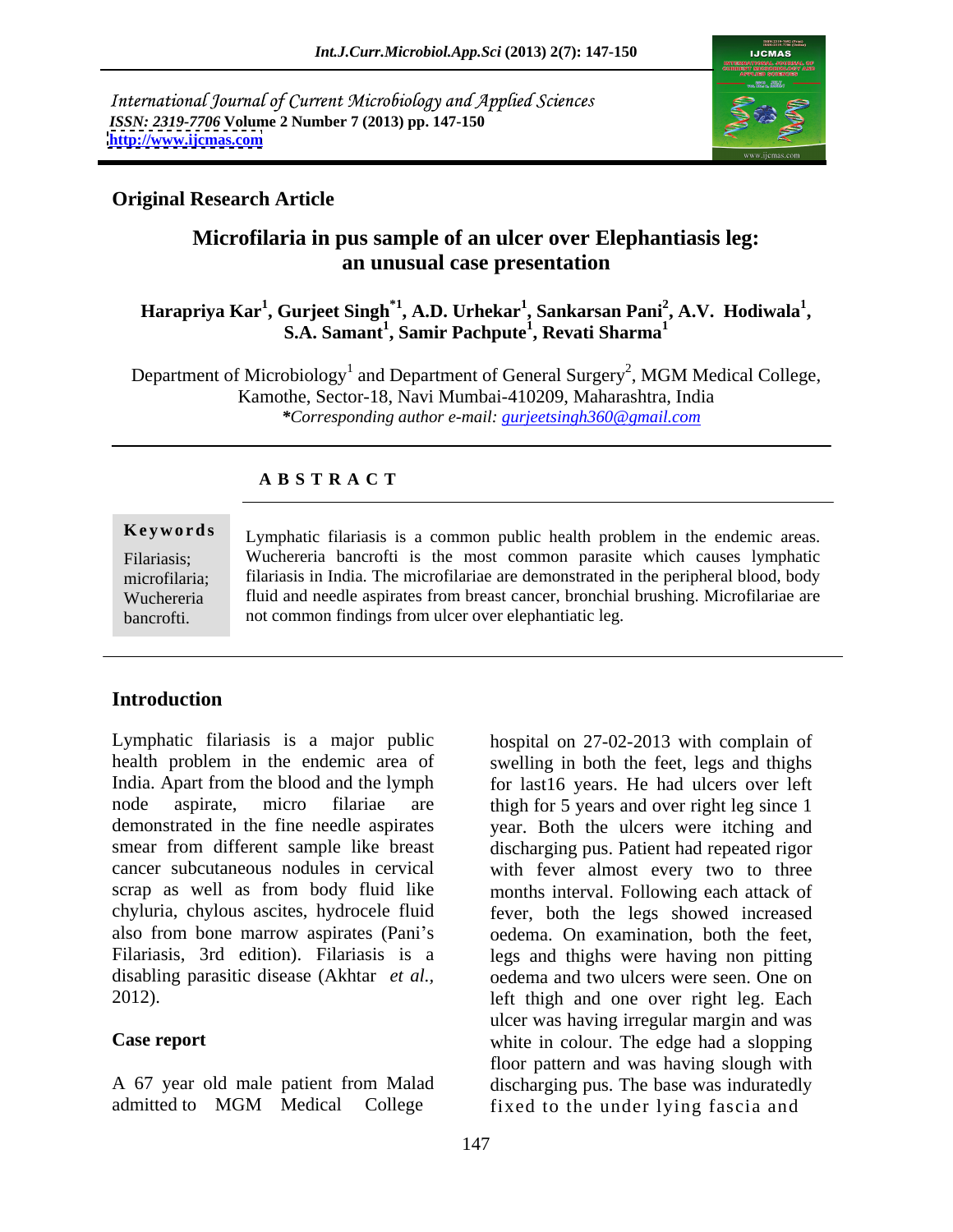

**Figure.1** Clinical photo of patient showing elephantiatic leg with discharging ulcer.

**Figure.2** Gram staining of pus showing few inflammatory cells with microfilaria.



**Figure.3** Leishman staining showing microfilaria.

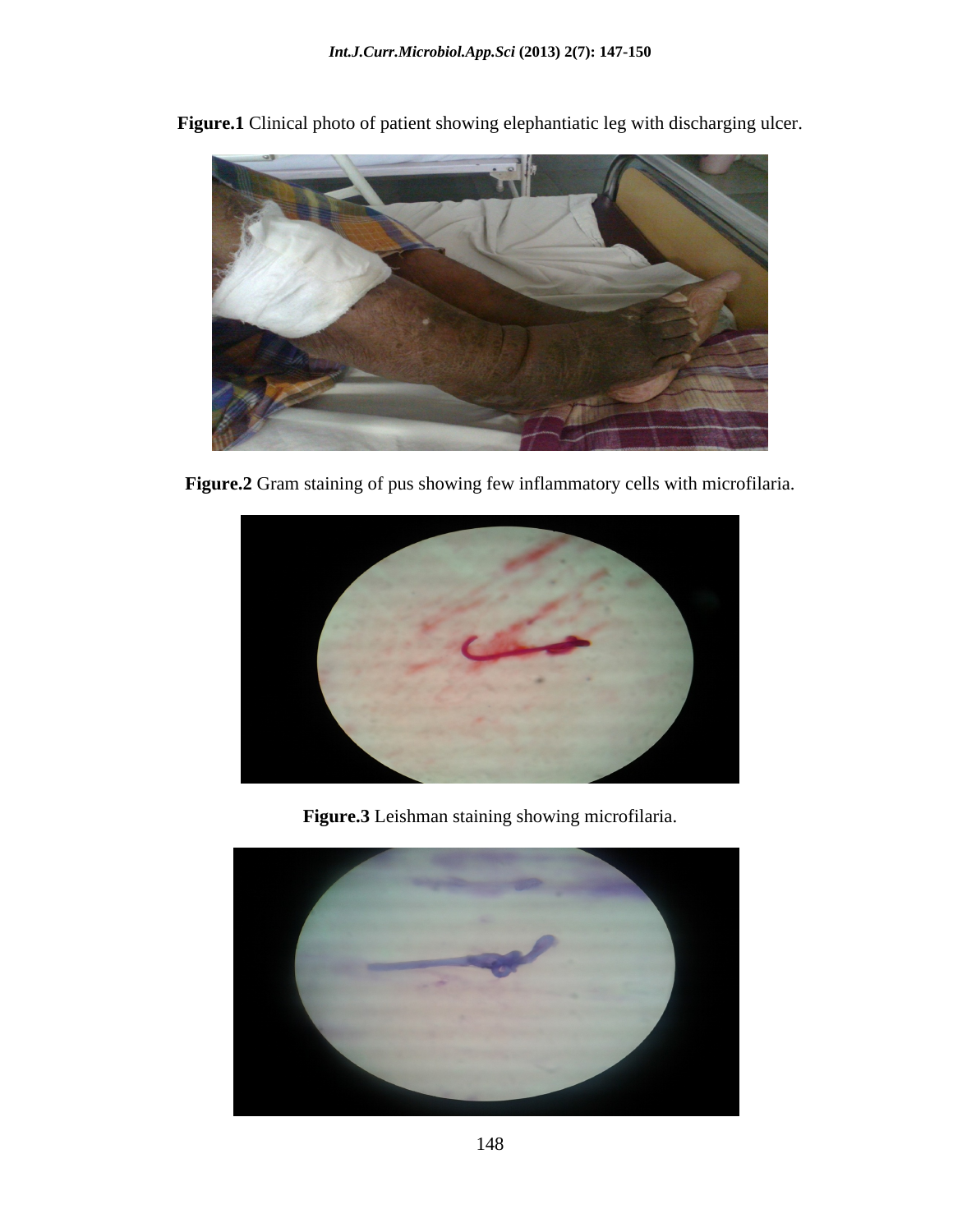muscles. The skin of both the legs was fever, headache, malaise, inguinal and having black pigmentation and rough axillary lymhadenitis, Lymhangitis, scaling. Both inguinal lymph nodes were cellulitis, abscess formation, ulceration enlarged, discrete, mobile and firm in and funiculo epididymo orchitis. In the consistency without tenderness. The chronic form it can lead to elephantiasis of patient gave history of frequency of legs, arms, scrotum, vulva, penis and micturition without retention. Per rectal ,breast. Nearly 85% of the secondary examination, revealed Benign hydrocele of Tunica Vaginalis Testis is Hypertrophy Prostate. The patient had under gone (Rt) inguinal hernioplasty lymphorrhoea and abdominal lymphatic about three months ago and had wound varices are rare and unusual presentation infection for which there was wound of filariasis. This lymph oedma comes gapping at the site of the surgery. All other under low flow high protein oedma which systems were in normal limit. present as blubbery tissue under skin.

Pus from the ulcer was sent to many inflammatory cells (Wuchereria

laboratory after four days of the treatment<br>with Diethyl carbamazine, the sample microbiologists need to be more vigilant,

Filariasis is the most common cause of treatment of the cases. It shall ensure lymphatic oedema in world. This disease avoidance of complications and associated is commonly seen in India, Africa and South America. Nearly 5-10% of population are affected by this disease. It is caused by *Wuchereria bancrofti*, *Brugia malayi,* and *Loa loa* and is transmitted by Author wants to thank to all teaching staff Culex mosquito. Nearly 90% of of Department of Microbiology, MGM microfilariae are Wuchereria bancrofti.and Medical College and Hospital, Navi are seen in coastal zones of India. People Mumbai for their valuable suggestion and with poor sanitation are sufferer of this constant support to make this work

Filariasis affects all systems except<br>As the ulcer was infected and having pus Central Nervous System (CNS) as there discharge the pus was sent for c/s and for are no lymphatics in CNS. Eosinophilia microscopic examination. and microfilaraemia are common in the **Results and Discussion** bancroftian filariasis is characterized by **Microscopic findings**  hydrocole and elephantiasis (Nutman *et*  axillary lymhadenitis, Lymhangitis, cellulitis, abscess formation, ulceration caused by filariasis, however chyluria, Filariasis affects all systems except Central Nervous System (CNS) as there acute phase. The chronic stage of lymphadenopathy, lymphedema, *al*., 2001).

Microbiology department .Gram staining Gram staining and Leishman staining has showed microfilaria of size 250\_350 with an important role in diagnosis of sub bancrofti) under binocular microscope. diagnosis is often not requisitioned. Most Second sample received in microbiology filariasis are clinically unanticipated. with Diethyl carbamazine, the sample microbiologists need to be more vigilant, showed no microfilariae in the smear. especially in the endemic zone(s) of clinical filariasis, although cytological cases of microbiological diagnosed Therefore, the clinicians and filariasis, for early diagnosis cum ailments at a later date.

### **Acknowledgements**

disease. It can affect in acute form like successful. of Department of Microbiology, MGM successful.